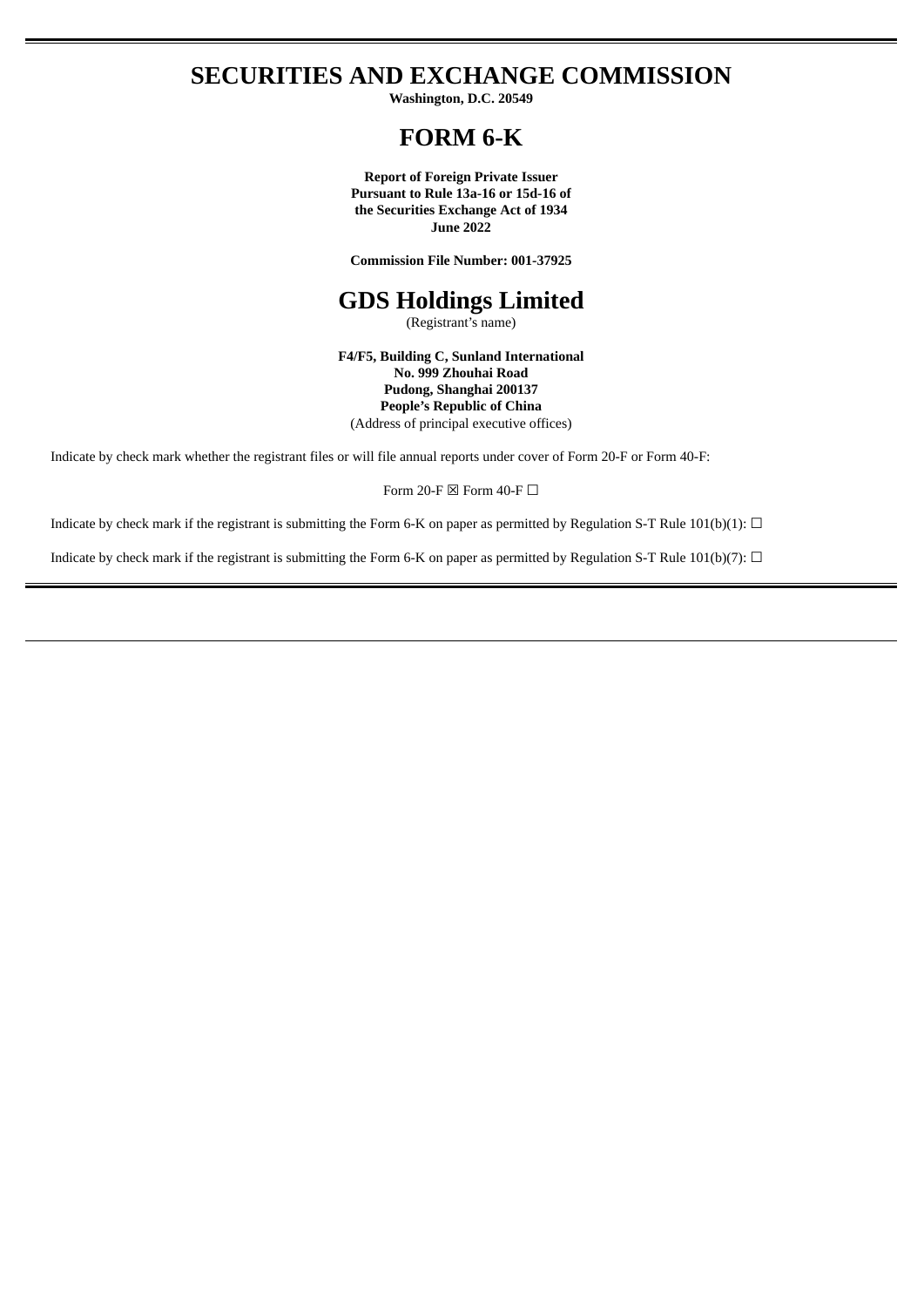## **EXHIBITS**

- [99.1](#page-3-0) Press release GDS to Hold Annual General [Meeting](#page-3-0) on June 30, 2022
- [99.2](#page-5-0) Notice of Annual General [Meeting](#page-5-0)
- [99.3](#page-7-0) Proxy [Statement](#page-7-0) for Annual General Meeting
- [99.4](#page-13-0) Proxy Card for Annual General [Meeting](#page-13-0)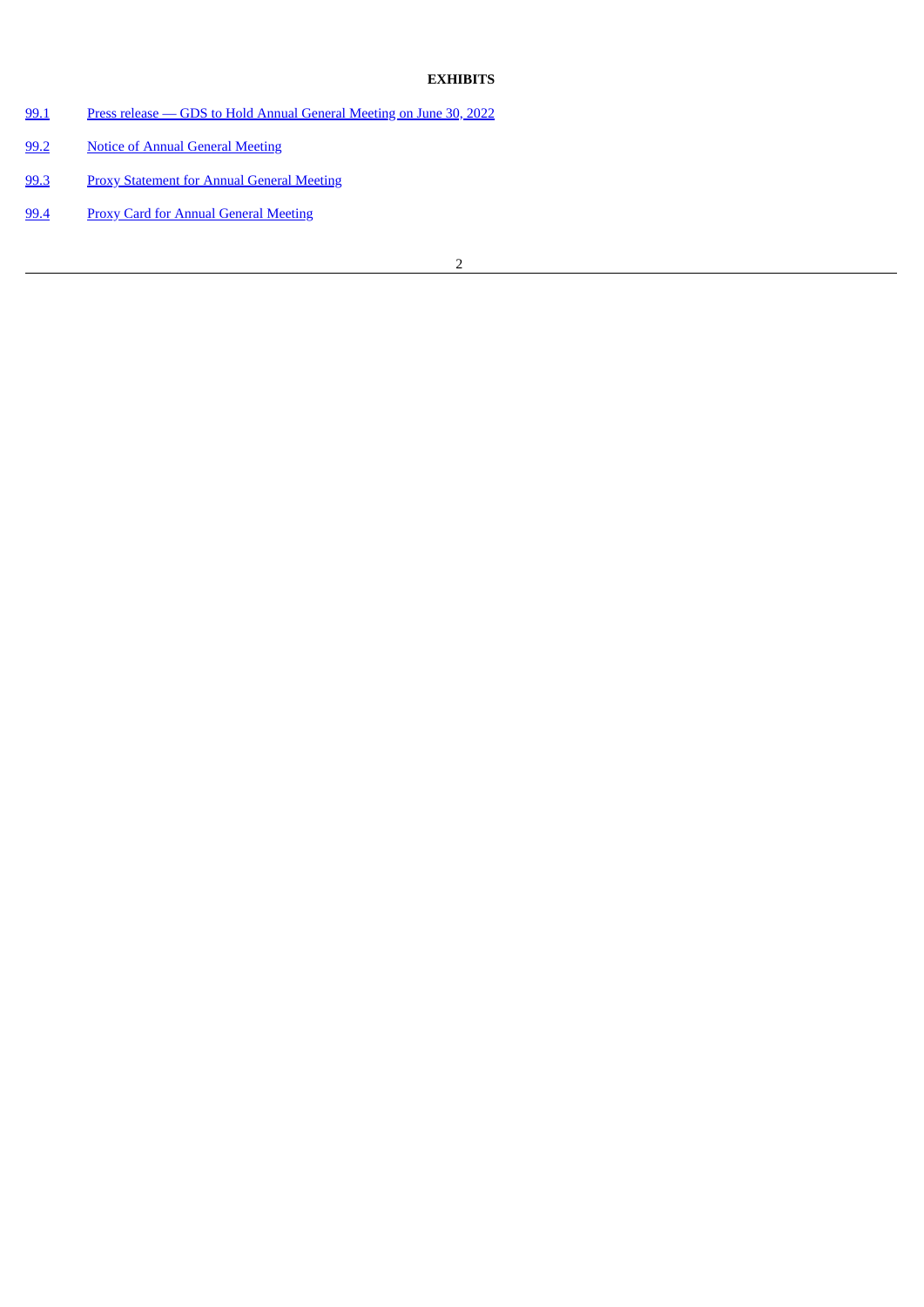## **SIGNATURES**

Pursuant to the requirements of the Securities Exchange Act of 1934, the registrant has duly caused this report to be signed on its behalf by the undersigned, thereunto duly authorized.

## **GDS Holdings Limited**

Date: June 2, 2022 By: /s/ William Wei Huang Name: William Wei Huang

Title: Chief Executive Officer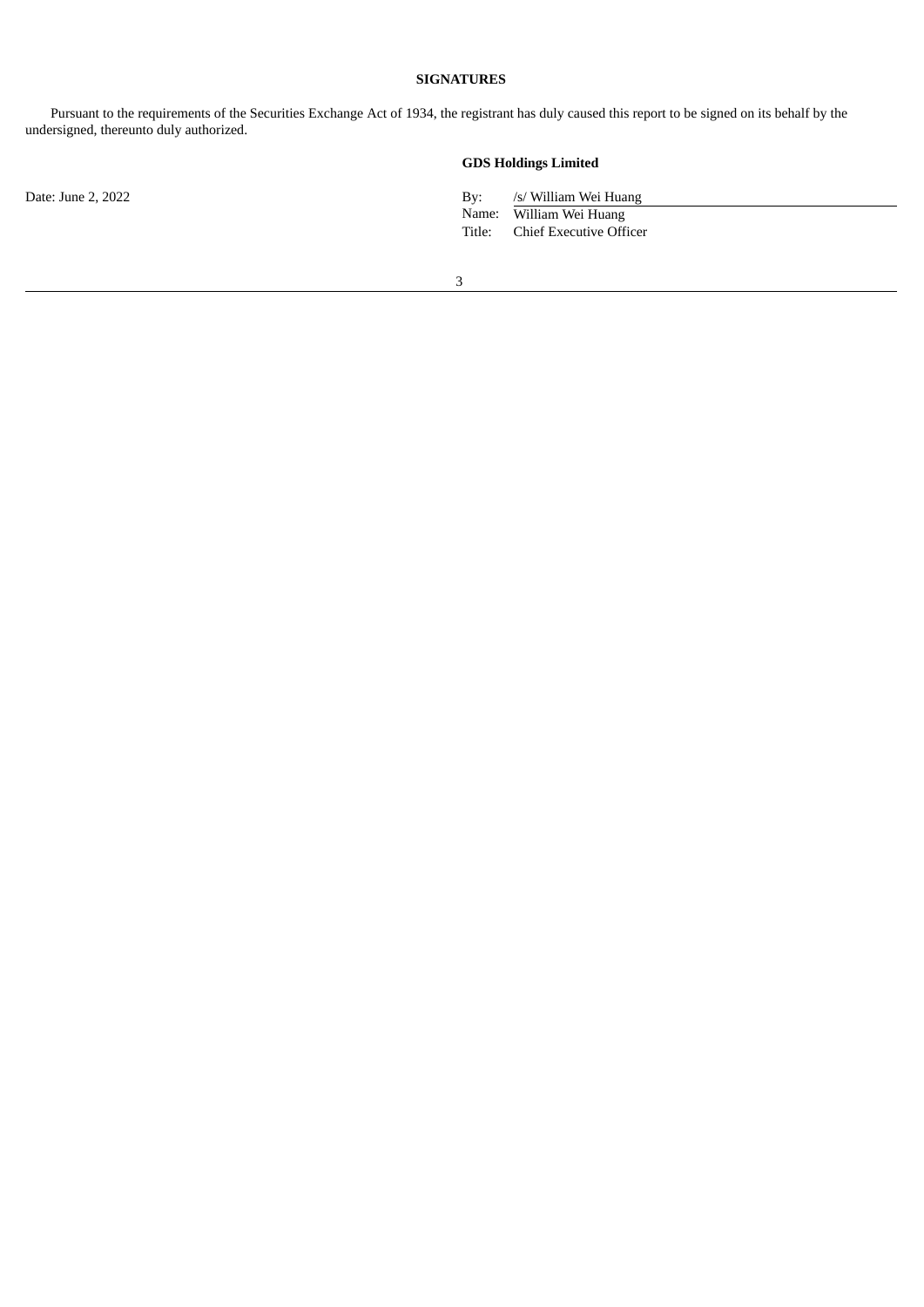#### **GDS to Hold Annual General Meeting on June 30, 2022**

<span id="page-3-0"></span>SHANGHAI, China, June 2, 2022 (GLOBE NEWSWIRE) -- GDS Holdings Limited ("GDS Holdings," "GDS" or the "Company") (NASDAQ: GDS; HKEX: 9698), a leading developer and operator of high-performance data centers in China, today announced that it will hold its 2022 Annual General Meeting of Shareholders (the "AGM") at Beijing Meeting Room, F5, Building C, Sunland International, No. 999 Zhouhai Road, Pudong, Shanghai, P.R.C. at 4:00 p.m. (China Standard Time) on June 30, 2022 (which is 4:00 a.m. (Eastern Daylight Time) on June 30, 2022).

Holders of the Company's ordinary shares and Series A convertible preferred shares listed in the register of members of the Company at the close of business on June 1, 2022 (China Standard Time) are entitled to receive notice of, and vote at, the AGM or at any adjournment that may take place. Beneficial owners of the Company's American Depositary Shares ("ADSs") who wish to exercise their voting rights for the underlying Class A ordinary shares must act through JPMorgan Chase Bank, N.A. ("JPMorgan"), the depositary of the Company's ADS program. Holders of ADSs at the close of business on June 1, 2022, New York time will be able to instruct JPMorgan as to how to vote the Class A ordinary shares represented by such ADSs.

Copies of the Notice of the AGM, which sets forth the resolutions to be proposed and for which adoption from shareholders is sought, the Proxy Statement and the Proxy Card are available on the Investor Relations section of the Company's website at http://investors.gds-services.com, on the SEC's website at www.sec.gov and HKEX's website at http://www.hkexnews.hk.

GDS has filed its annual report on Form 20-F, including its audited financial statements, for the fiscal year ended December 31, 2021, with the U.S. Securities and Exchange Commission ("SEC"). The Company's Form 20-F can be accessed on the Company's website at investors.gds-services.com, as well as on the SEC's website at www.sec.gov.

GDS has also published its annual report for Hong Kong purposes pursuant to the Rules Governing the Listing of Securities on The Stock Exchange of Hong Kong Limited ("HKEX"), which can be accessed on the Company's website at investors.gds-services.com as well as the HKEX's website at http://www.hkexnews.hk.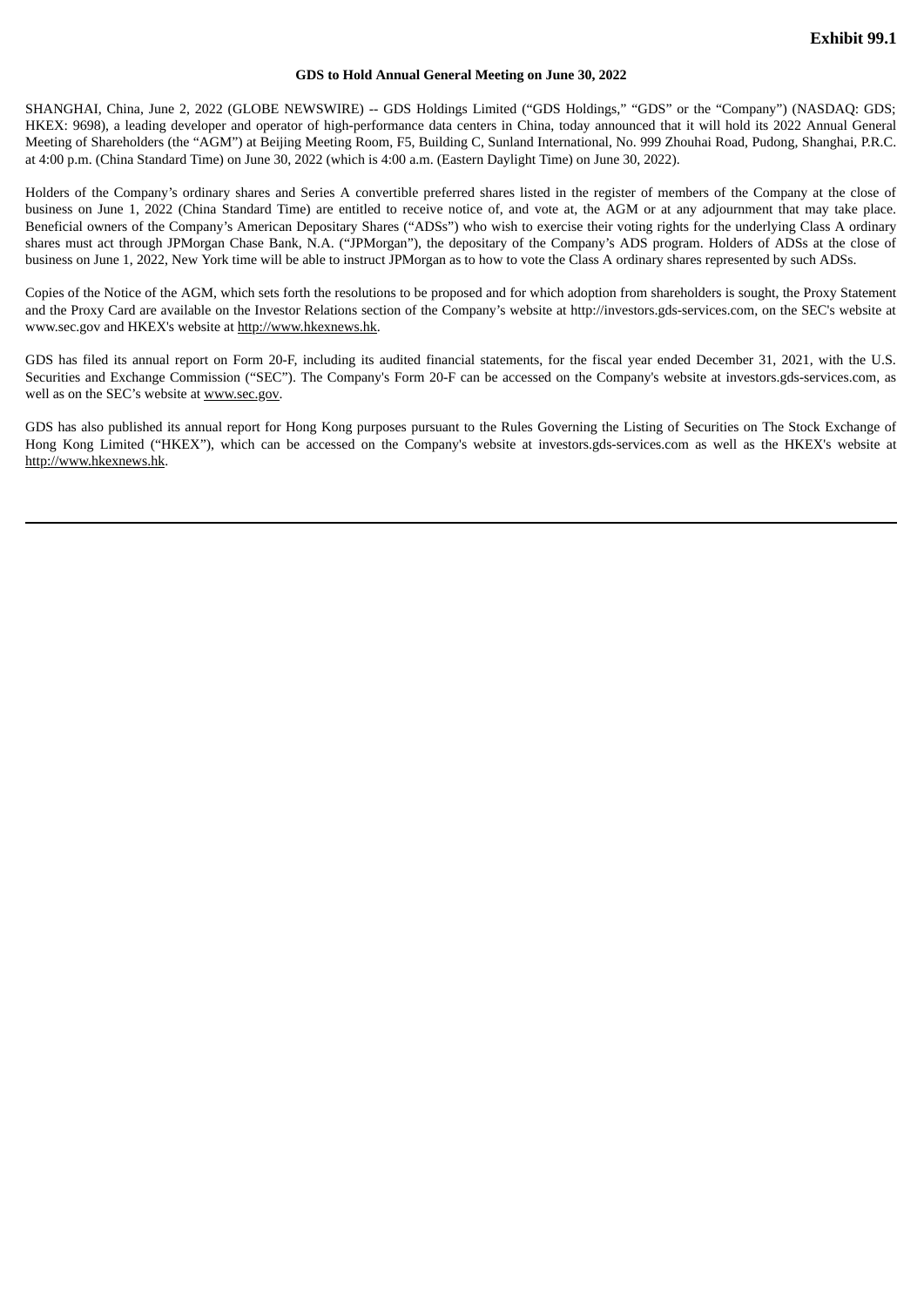## **About GDS Holdings Limited**

GDS Holdings Limited (NASDAQ: GDS; HKEX: 9698) is a leading developer and operator of high-performance data centers in China. The Company's facilities are strategically located in China's primary economic hubs where demand for high-performance data center services is concentrated. The Company also builds, operates and transfers data centers at other locations selected by its customers in order to fulfill their broader requirements. The Company's data centers have large net floor area, high power capacity, density and efficiency, and multiple redundancies across all critical systems. GDS is carrier and cloud-neutral, which enables its customers to access all the major PRC telecommunications networks, as well as the largest PRC and global public clouds which are hosted in many of its facilities. The Company offers co-location and a suite of value-added services, including managed hybrid cloud services through direct private connection to leading public clouds, managed network services, and, where required, the resale of public cloud services. The Company has a 21-year track record of service delivery, successfully fulfilling the requirements of some of the largest and most demanding customers for outsourced data center services in China. The Company's customer base consists predominantly of hyperscale cloud service providers, large internet companies, financial institutions, telecommunications carriers, IT service providers, and large domestic private sector and multinational corporations.

For investor and media inquiries, please contact:

GDS Holdings Limited Laura Chen Phone: +86 (21) 2029-2203 Email: ir@gds-services.com

The Piacente Group, Inc. Ross Warner Phone: +86 (10) 6508-0677 Email: GDS@tpg-ir.com

Brandi Piacente Phone: +1 (212) 481-2050 Email: GDS@tpg-ir.com

GDS Holdings Limited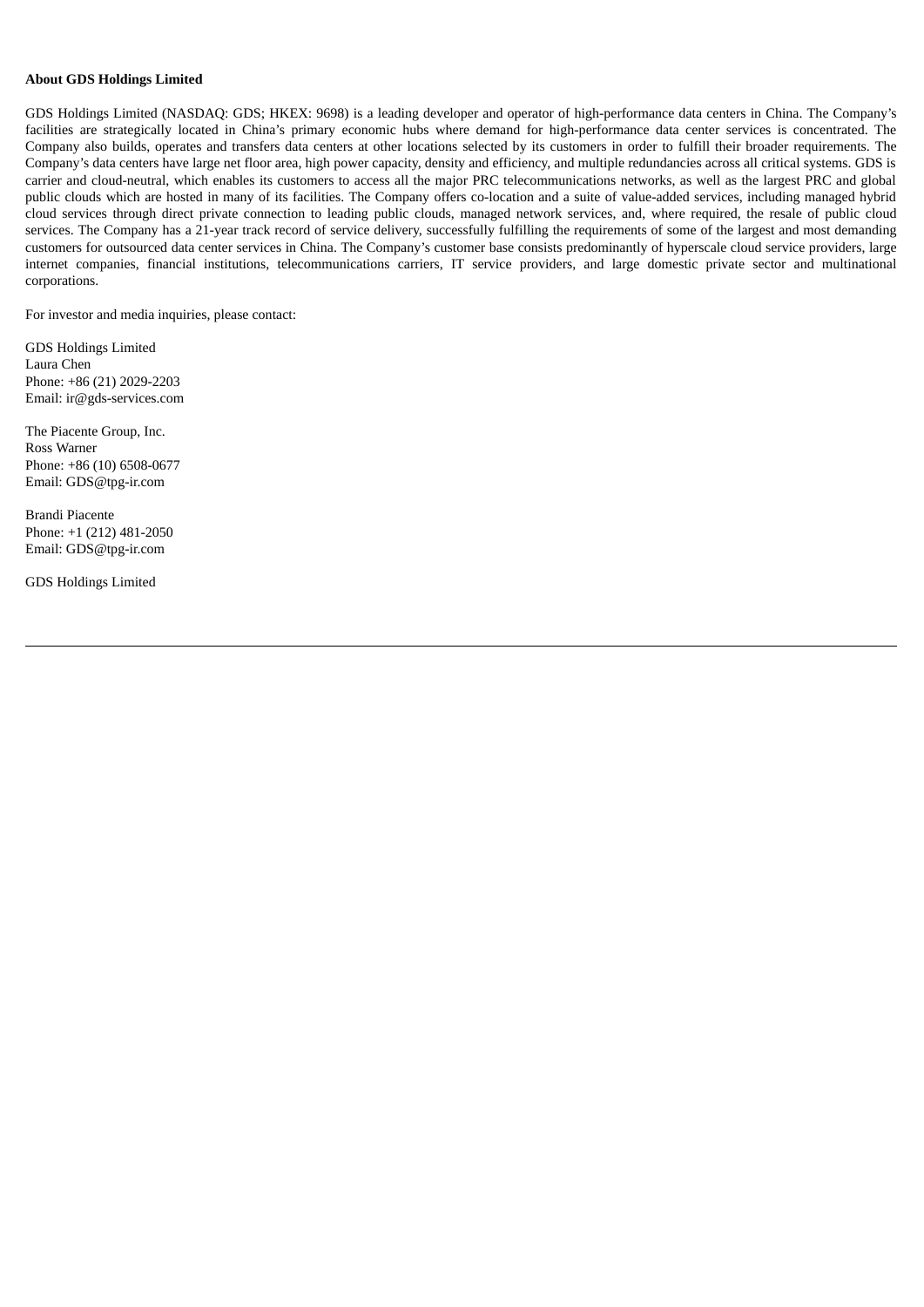

#### **NOTICE OF ANNUAL GENERAL MEETING OF SHAREHOLDERS TO BE HELD ON JUNE 30, 2022**

<span id="page-5-0"></span>Dear Shareholders,

Notice is hereby given that GDS Holdings Limited, a Cayman Islands company (the "**Company**"), will hold its annual general meeting of shareholders (the "**Meeting**") at Beijing Meeting Room, F5, Building C, Sunland International, No. 999 Zhouhai Road, Pudong, Shanghai, P.R.C. at 4:00 p.m. (China Standard Time) on June 30, 2022 for the following purposes:

To table the financial statements of the Company for the year ended December 31, 2021, as contained in the annual report on Form 20-F and the Hong Kong annual report of the Company issued on April 29, 2022 (China Standard Time).

To consider and, if thought fit, pass the following resolutions as Ordinary Resolutions:

- 1. that Mr. William Wei Huang be re-elected as a director of the Company;
- 2. that Ms. Bin Yu be re-elected as a director of the Company;
- 3. that Mr. Zulkifli Baharudin be re-elected as a director of the Company;
- 4. that the appointment of KPMG Huazhen LLP as independent auditor of the Company for the fiscal year ending December 31, 2022 be confirmed;
- 5. that the Board of Directors of the Company be authorized to allot or issue, in the 12-month period from the date of the Meeting, ordinary shares or other equity or equity-linked securities of the Company up to an aggregate thirty per cent. (30%) of its existing issued share capital of the Company at the date of the Meeting, whether in a single transaction or a series of transactions (OTHER THAN any allotment or issues of shares on the exercise of any options that have been granted by the Company); and
- 6. that each of the directors and officers of the Company be authorized to take any and every action that might be necessary to effect the foregoing resolutions as such director or officer, in his or her absolute discretion, thinks fit.

The Company filed its annual report on Form 20-F and submitted its Hong Kong annual report for the fiscal year ended December 31, 2021 with the U.S. Securities and Exchange Commission and to the Stock Exchange of Hong Kong Limited, respectively, on April 29, 2022 (China Standard Time), which annual reports may be accessed on the Company's investor relations website at investors.gds-services.com, on the SEC's website at www.sec.gov (for the annual report on Form 20-F) and on the HKEx's website at www.hkexnews.hk (for the Hong Kong annual report). The Company will provide hardcopies of the annual reports, free of charge, to its shareholders and the holders of the Company's American depositary shares ("**ADS**") upon request submitted to ir@gds-services.com.

You can find more information about the agenda in the attached proxy statement.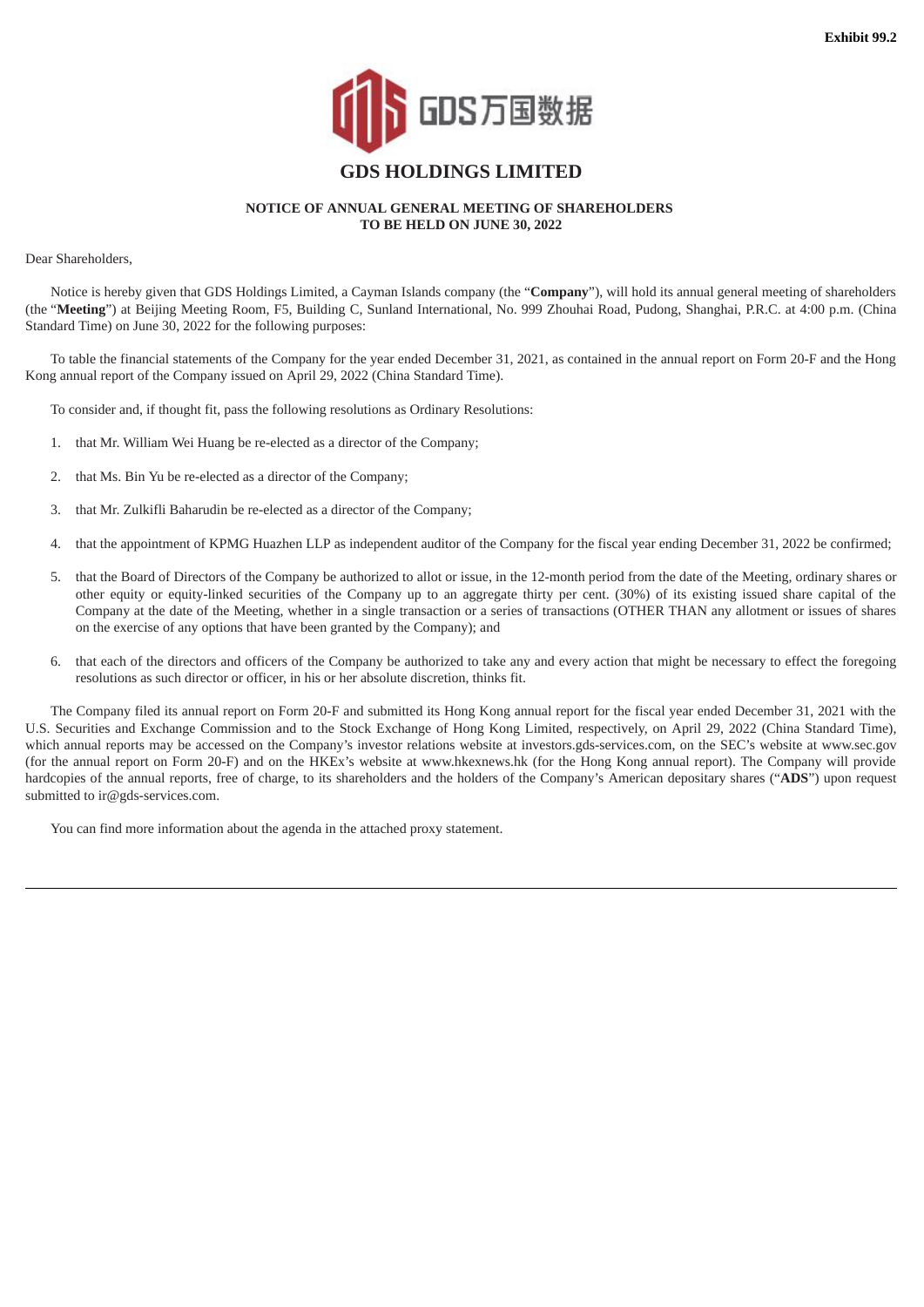The Board of Directors of the Company has fixed the close of business on June 1, 2022 (China Standard Time) as the record date (the "**Shares Record Date**") for determining the holders of our ordinary shares and Series A convertible preferred shares entitled to receive notice of and to vote at the Meeting or any adjourned meeting thereof. Accordingly, only holders of our ordinary shares and Series A convertible preferred shares registered in the register of members of the Company at the close of business on the Shares Record Date are entitled to attend and vote at the Meeting or at any adjournment that may take place. The share register of the Company will not be closed. Holders of American depositary shares (the "**ADSs**") issued by JPMorgan Chase Bank, N.A. ("**JPMorgan**"), as depositary of the ADSs, and representing our Class A Ordinary Shares are not entitled to attend or vote at the Meeting. Holders of ADSs as of close of business on June 1, 2022, New York time will be able to instruct JPMorgan, as to how to vote the Class A Ordinary Shares represented by such ADSs. Holders of the Company's ADS who wish to exercise their voting rights for the underlying shares must act through JPMorgan.

We cordially invite all shareholders of the Company to attend the Meeting in person. We encourage shareholders planning to attend the Meeting in person to pre-register by sending an email to ir@gds-services.com. However, a shareholder entitled to attend and vote is entitled to appoint a proxy to attend and, on a poll, vote instead of such shareholder. A proxy need not be a shareholder of the Company. Any representative of a corporate shareholder attending the Meeting would need to produce a letter/board resolutions showing the authorization to represent such shareholder to the Company.

Whether or not you propose to attend the Meeting in person, you are strongly advised to complete and return the form of proxy in accordance with these instructions. For holders of Class A ordinary shares registered on our branch register of members in Hong Kong, to be valid, the form must be completed and returned by mail or by hand to Computershare Hong Kong Investor Services Limited at 17M Floor, Hopewell Centre, 183 Queen's Road East, Wan Chai, Hong Kong as soon as possible and in any event not later than 48 hours before the time for holding the Meeting or any adjourned meeting. For holders of ordinary shares or Series A convertible preferred shares registered on our principal register of members in the Cayman Islands, to be valid, the form must be completed and deposited (together with any power of attorney or other authority under which it is signed or a certified copy of that power or authority) to the attention of Cathy Zhang, Legal Counsel, GDS Holdings Limited, F4/F5, Building C, Sunland International, No. 999 Zhouhai Road, Pudong, Shanghai 200137, P.R.C., +86-21-20292200, as soon as possible and in any event not later than 48 hours before the time for holding the Meeting or any adjourned meeting. Returning the completed form of proxy will not preclude you from attending the Meeting and voting in person if you so wish and in such event the proxy shall be deemed to be revoked.

The Notice of the Annual General Meeting of Shareholders, the Proxy Card and the Proxy Statement are also available through our website at http://investors.gds-services.com.

> By Order of the Board of Directors, **William Huang Wei** *Chairman of the Board and Chief Executive Officer* June 2, 2022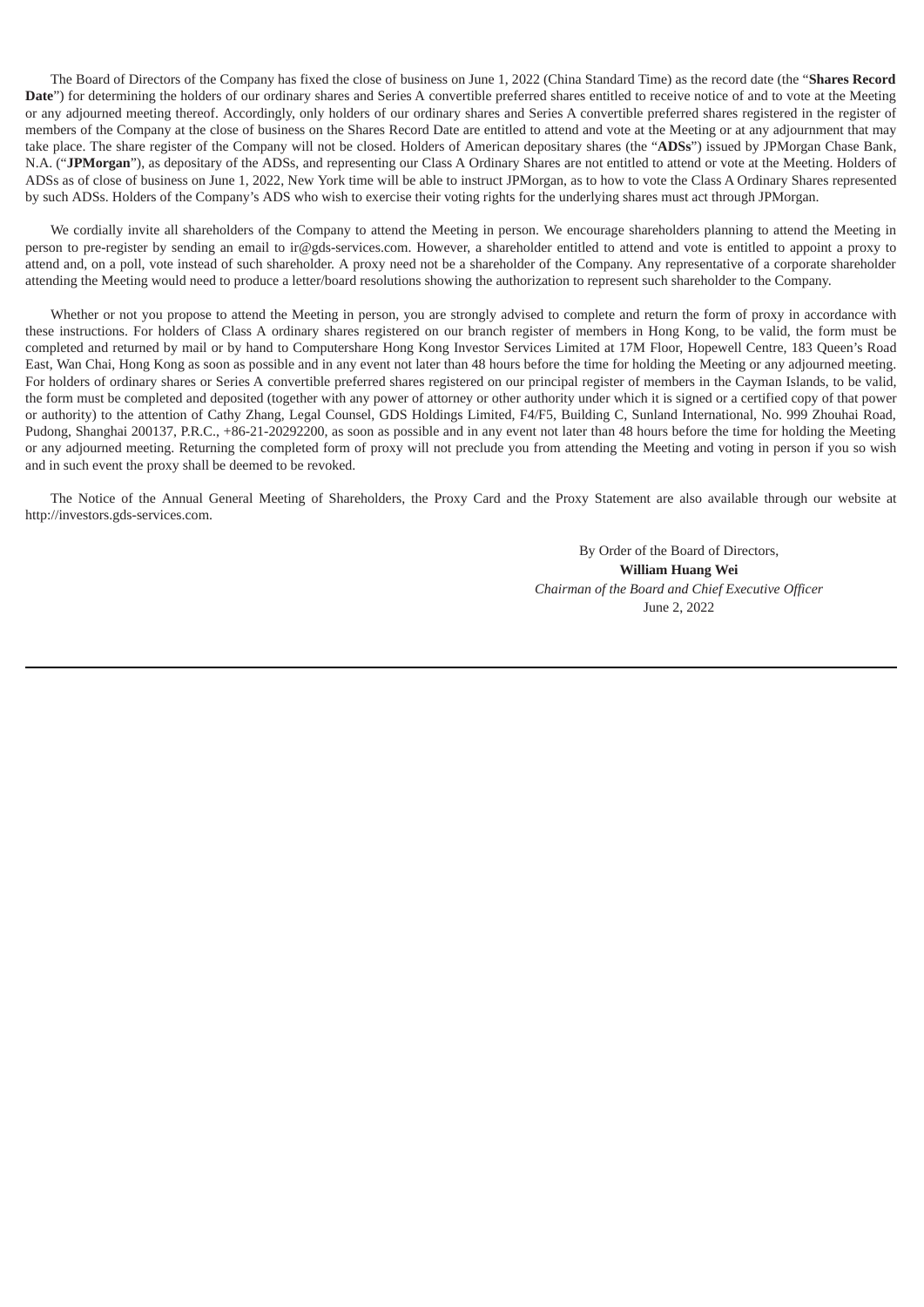

## **PROXY STATEMENT**

#### <span id="page-7-0"></span>**GENERAL**

Our Board of Directors is soliciting proxies for an annual general meeting of shareholders (the "**Meeting**") to be held at 4:00 p.m. (China Standard Time) on June 30, 2022 or at any adjournment thereof. The Meeting will be held at Beijing Meeting Room, F5, Building C, Sunland International, No. 999 Zhouhai Road, Pudong, Shanghai, P.R.C.

#### **REVOCABILITY OF PROXIES**

Any proxy given pursuant to this solicitation may be revoked by the person giving it at any time before its use by delivering a written notice of revocation or a duly executed proxy bearing a later date, or by attending the Meeting and voting in person. A written notice of revocation or a duly executed proxy bearing a later date by holders of Class A ordinary shares registered on our branch register of members in Hong Kong must be delivered by mail or by hand to Computershare Hong Kong Investor Services Limited at 17M Floor, Hopewell Centre, 183 Queen's Road East, Wan Chai, Hong Kong no later than 48 hours prior to the Meeting. A written notice of revocation or a duly executed proxy bearing a later date by holders of ordinary shares or Series A convertible preferred shares registered on our principal register of members in the Cayman Islands must be delivered by mail or by hand to the attention of the Company no later than 48 hours prior to the Meeting.

#### **RECORD DATE, SHARE OWNERSHIP, AND QUORUM**

Holders of our ordinary shares and Series A convertible preferred shares of record at the close of business on June 1, 2022 (China Standard Time) (the "**Shares Record Date**") are entitled to vote at the Meeting. Holders of American depositary shares ("**ADS**") issued by JPMorgan Chase Bank, N.A. ("**JPMorgan**") as of close of business on June 1, 2022, New York time (the "**ADSs Record Date**", together with the Shares Record Date, the "**Record Date**"), will be able to instruct JPMorgan, the holder of record of Class A Ordinary Shares represented by ADSs, as to how to vote the Class A Ordinary Shares represented by such ADSs. As of May 31, 2022, 1,456,842,659 of our Class A ordinary shares and 67,590,336 of our Class B ordinary shares, par value US\$0.00005 per share, were issued and outstanding, among which 784,130,088 Class A ordinary shares were represented by the ADS held by JPMorgan and 150,000 Series A convertible preferred shares (which are convertible into 33,707,864 Class A ordinary shares on the Record Date) were issued and outstanding. At any general meeting of the Company, two (2) members entitled to vote and present in person or by proxy (or in the case of a member being a corporation, by its duly authorized representative) representing not less than one-third in nominal value of the total issued voting shares in the Company throughout the Meeting shall form a quorum for all purposes, save that for any general meeting requisitioned according to Article 58(2)(iv) of the Articles, two (2) members entitled to vote and present in person or by proxy or (in the case of a member being a corporation) by its duly authorised representative representing not less than 10% of the aggregate voting power in the Company throughout the Meeting shall form a quorum.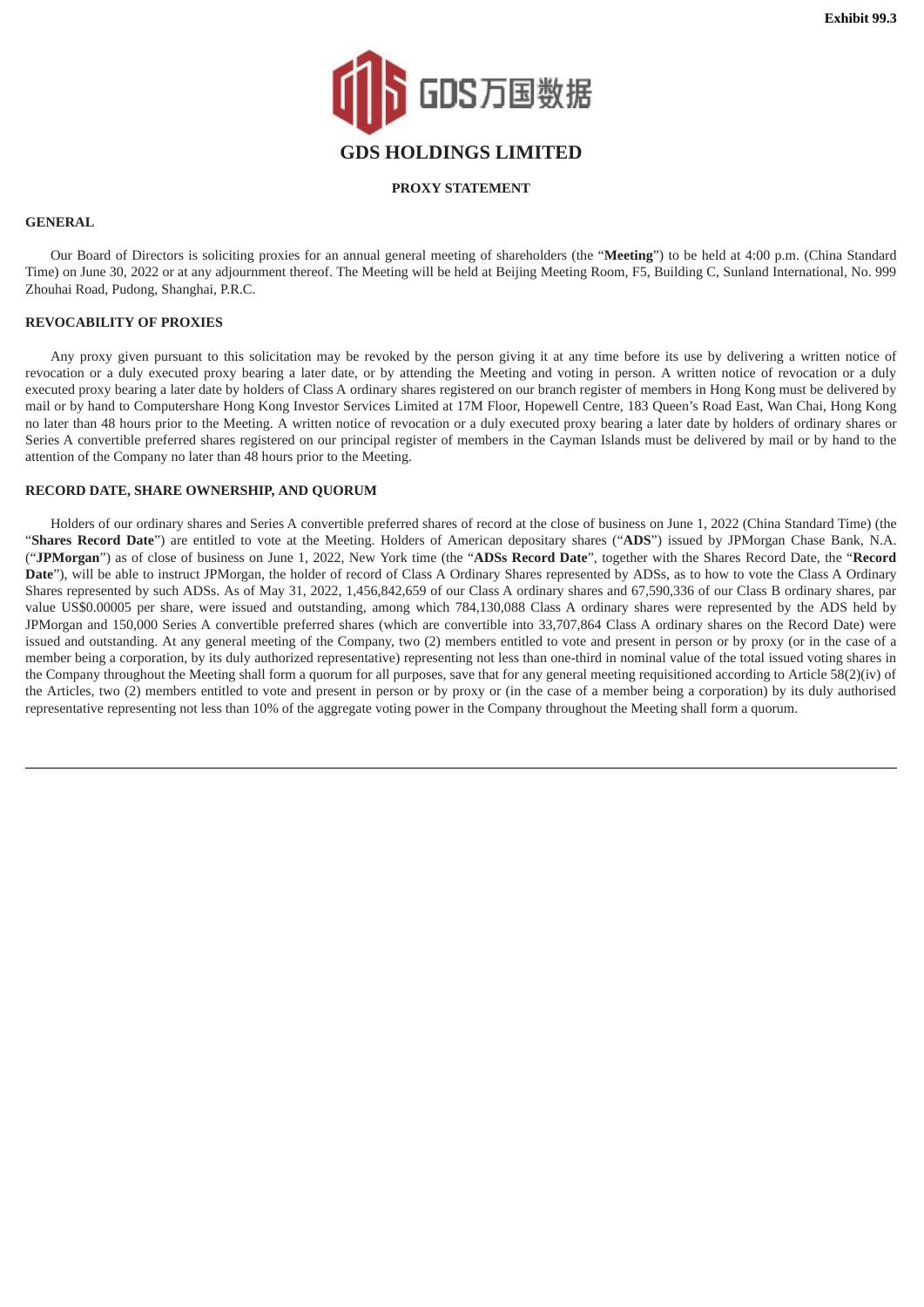## **VOTING AND SOLICITATION**

For Proposals 1 and 2, each Class A ordinary share in issue and each Class A ordinary share into which the Series A convertible preferred shares in issue are convertible on the Record Date are entitled to one (1) vote per share, and each Class B ordinary share in issue on the Record Date is entitled to twenty (20) votes per share. For Proposals 3, 4, 5 and 6, each Class A ordinary share in issue, each Class A ordinary share into which the Series A convertible preferred shares in issue are convertible and each Class B ordinary share in issue on the Record Date are entitled to one (1) vote per share. At the Meeting every ordinary shareholder and Series A convertible preferred shareholder present in person or by proxy or, in the case of an ordinary shareholder or Series A convertible preferred shareholder being a corporation, by its duly authorized representative, may vote the fully paid ordinary shares held or ordinary shares into which such Series A convertible preferred shares are convertible held by such ordinary shareholder or Series A convertible preferred shareholder.

A resolution put to the vote of the Meeting shall be decided by way of a poll save that the chairman of the Meeting may in good faith, allow a resolution which relates purely to a procedural or administrative matter to be voted on by a show of hands in which case every member present in person or by proxy, or in the case of a member being a corporation, by its duly authorized representative, shall have one (1) vote provided that where more than one (1) proxy is appointed by a member which is a clearing house (or its nominee(s)), each such proxy shall have one (1) vote on a show of hands. The result of the poll shall be deemed to be the resolution of the Meeting. Where any member is, under the Hong Kong Listing Rules, required to abstain from voting on any particular resolution or restricted to voting only for or only against any particular resolution, any votes cast by or on behalf of such member in contravention of such requirement or restriction shall not be counted.

The costs of soliciting proxies will be borne by us. Proxies may be solicited by certain of our directors, officers and regular employees, without additional compensation, in person or by telephone or electronic mail. Copies of solicitation materials will be furnished to banks, brokerage houses, fiduciaries, and custodians holding in their names our ordinary shares, Series A convertible preferred shares or ADSs beneficially owned by others to forward to those beneficial owners.

#### **VOTING BY HOLDERS OF ORDINARY SHARES AND SERIES A CONVERTIBLE PREFERRED SHARES**

When proxies are properly dated, executed, and returned by holders of ordinary shares or Series A convertible preferred shares, the ordinary shares they represent or into which they may be converted will be voted at the Meeting in accordance with the instructions of the shareholders. If no specific instructions are given by such holders, or in the case of broker's non-votes, the ordinary shares or the ordinary shares into which they may be converted will be voted at the discretion of the holder of such proxies. Abstentions by holders of ordinary shares or Series A convertible preferred shares which are convertible into ordinary shares are included in the determination of the number of ordinary shares or Series A convertible preferred shares convertible into ordinary shares present for the purpose of quorum but are not counted as votes for or against a proposal. Any representative of a corporate shareholder attending the Meeting would need to produce a letter or board resolutions showing the authorization to represent such shareholder to the Company.

#### **VOTING BY HOLDERS OF AMERICAN DEPOSITARY SHARES**

We have requested JPMorgan, as depositary of the ADSs, to deliver to all owners of ADSs an ADS Voting Instruction Card. Upon the written request of an owner of record of ADSs by a duly completed ADS voting instruction card, JPMorgan will endeavor, in so far as practicable, to vote or cause to be voted the amount of ordinary shares or other deposited securities represented by such ADSs, evidenced by American Depositary Receipts related to those ADSs, in accordance with the instructions set forth in such requests. Under the terms of the deposit agreement, JPMorgan has advised us that it will not vote or attempt to exercise the right to vote other than in accordance with such voting instructions or such deemed instructions as further described in the paragraph below. As the holder of record for all the Class A ordinary shares represented by the ADSs, only JPMorgan may vote those Class A ordinary shares at the Meeting.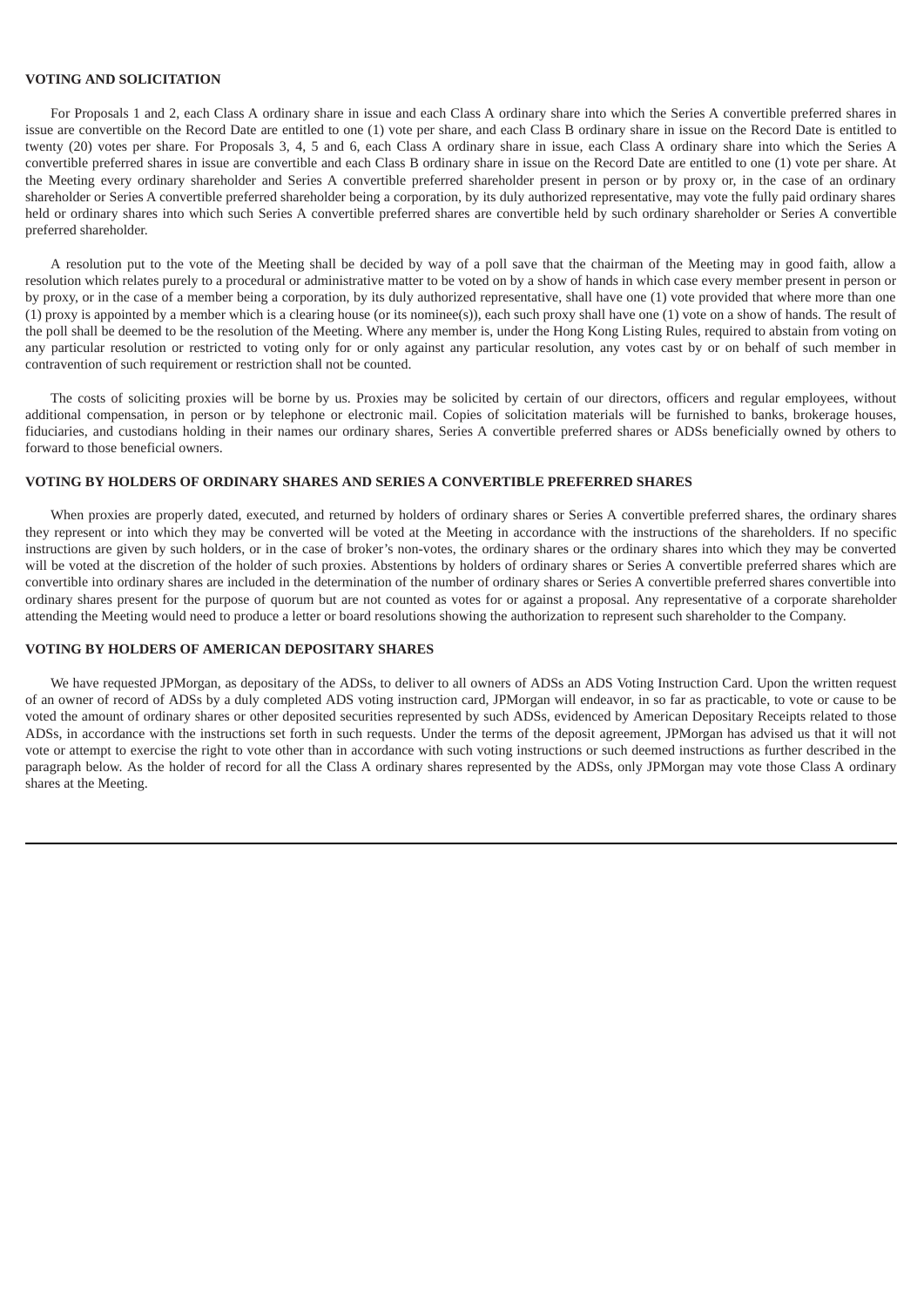JPMorgan and its agents have advised us that they are not responsible if they fail to carry out your voting instructions or for the manner in which they carry out your voting instructions. This means that if the ordinary shares underlying your ADSs are not able to be voted at the Meeting, there may be nothing you can do.

#### **PROPOSALS 1, 2 AND 3**

#### **Re-election of Class III Directors**

According to Article 86(1) of the Articles, the directors shall be divided into three classes: Class I, Class II and Class III. The term of office of the directors in Class III shall expire at the third annual meeting of members following the effectiveness of the Articles and each third annual meeting of members thereafter. Based on the resolutions of the Board of Directors dated July 8, 2019, Mr. William Wei Huang, Mr. Sio Tat Hiang, Ms. Bin Yu and Mr. Zulkifli Baharudin are the current Class III directors of the Company and, accordingly, shall retire from the office at the Meeting.

In accordance with Article 86(2) of the Articles, by written notice to the Company, dated May 27, 2022, Mr. Sio Tat Hiang has been re-appointed by STT GDC Pte. Ltd. ("**STT GDC**") as our director, and such re-appointment will not be subject to a vote by our shareholders.

In accordance with Article 86(4) of the Articles, by written notices to the Company, dated May 26, 2022, the holders of the Class B ordinary shares have nominated Mr. William Wei Huang for appointment as our directors, and Mr. William Wei Huang shall be eligible for re-election at the Meeting. Mr. William Wei Huang shall be re-elected by resolutions of the members (with the Class B ordinary shares having twenty (20) votes per Class B ordinary share in respect of such resolutions).

In accordance with Article 86(5) of the Articles, the Nominating and Corporate Governance Committee shall have the right to nominate one (1) director (being an independent director) for appointment as a director in accordance with the provisions of this Article 86(5). Such independent director shall be elected by resolutions of the members (with the Class B ordinary shares having twenty (20) votes per Class B ordinary share in respect of such resolutions). Based on the resolutions of the Nominating and Corporate Governance Committee dated May 27, 2022, Ms. Bin Yu has been nominated for re-election as a director and shall be eligible for re-election at the Meeting.

In accordance with Article 86(6) of the Articles, the Nominating and Corporate Governance Committee shall have the right to nominate the remaining director (being, at the date of this proxy statement, one (1) independent director) for appointment as a director. Such independent director shall be elected by resolutions of the members (with the Class B ordinary shares having one (1) vote per Class B ordinary share in respect of such resolutions). Based on the resolutions of the Nominating and Corporate Governance Committee dated May 27, 2022, Mr. Zulkifli Baharudin has been nominated for re-election as a director and shall be eligible for re-election at the Meeting.

Given that Mr. Sio Tat Hiang has been re-appointed pursuant to Article 86(2), it is only necessary for shareholders to consider resolutions for the nomination of Mr. William Wei Huang, Ms. Bin Yu and Mr. Zulkifli Baharudin as Class III directors. The resolution of the Nominating and Corporate Governance Committee dated May 27, 2022 confirmed that Ms. Bin Yu and Mr. Zulkifli Baharudin are qualified as independent directors of the Company, and the resolutions of our Board of Directors dated June 1, 2022 approved the classification of Mr. William Wei Huang, Mr. Sio Tat Hiang, Ms. Bin Yu and Mr. Zulkifli Baharudin as Class III directors for purposes of the re-appointment or re-election.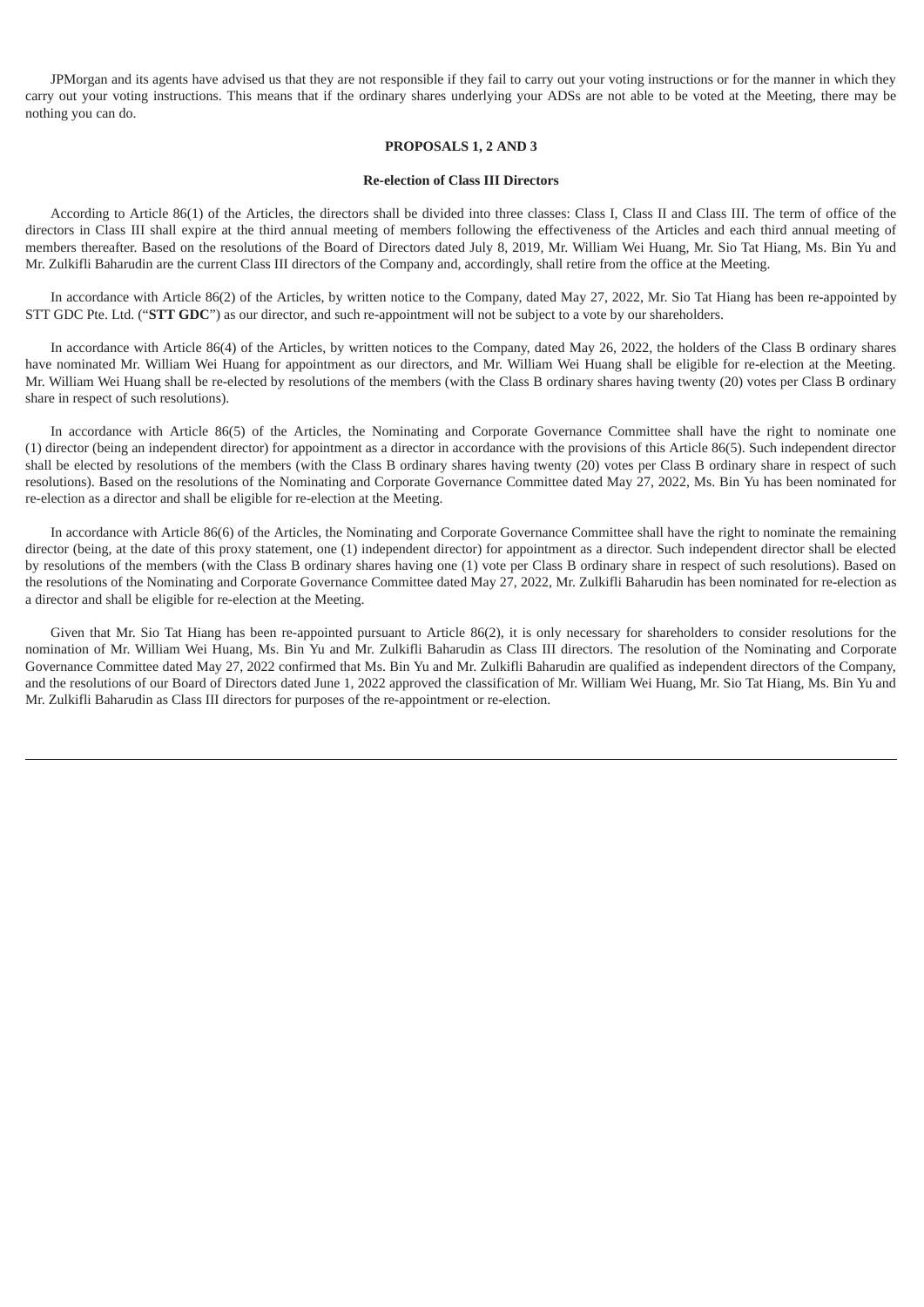Mr. William Wei Huang, Ms. Bin Yu and Mr. Zulkifli Baharudin have indicated that they will offer themselves for re-election as directors at the Meeting. Their names, ages as of May 2022, the principal positions currently held by each of them and their biographies are as follows:

| <b>Name</b>            | Age | <b>Position</b>                             |  |
|------------------------|-----|---------------------------------------------|--|
| Mr. William Wei Huang  | 54  | <b>Chairman and Chief Executive Officer</b> |  |
| Ms. Bin Yu             | 52  | Independent Director                        |  |
| Mr. Zulkifli Baharudin | 62  | Independent Director                        |  |

*Mr. William Wei Huang* is our founder, chairman of our board of directors and, since 2002, has served as our chief executive officer. From 2004 to 2020, Mr. Huang also served as a director of Haitong-Fortis Private Equity Fund Management Co., Ltd., a domestic private equity fund management company in China. Prior to founding our company, he served as a senior vice president of Shanghai Meining Computer Software Co., Ltd., which operates StockStar.com, a website primarily providing finance and securities related information and services in China.

*Ms. Bin Yu* has served as our independent director since November 2016. She served as the chief financial officer for Lingochamp Information Technology (Shanghai) Co., Ltd., a company engaged in AI driven education from September 2017 to January 2020. Ms. Yu has served as an independent director of Zero2IPO Holdings Inc., a company committed to providing the industry with leading services for entrepreneurship and investment since December 2020, an independent director of Kuke Music Holding Limited, a leading provider of classical music licensing, subscription and smart education services in China since January 2021, an independent director of Baozun Inc., a Nasdaq-listed brand e-commerce solutions provider based in China since May 2015, and an independent director of iDreamSky Technology Holdings Limited, a leading mobile game publisher in China listed on the Hong Kong Stock Exchange since May 2018. From 2015 to May 2017, she served as the chief financial officer of Innolight Technology Corp. From 2013 to 2015, she served as a director and the chief financial officer of Star China Media Limited, a company engaged in the entertainment TV programs business. From 2012 to 2013, she was a senior vice president of Youku Tudou Inc., and had responsibility for the company's investments in content production, mergers and acquisitions and strategic investments. She previously served as the chief financial officer from 2012 to 2013, and the vice president of finance from 2010 to 2011, of Youku Tudou's predecessor, Tudou Holdings Limited. Prior to that, she worked at KPMG from 1999 to 2010 and was a senior manager of KPMG's Greater China region. Ms. Yu received a master's degree in accounting from the University of Toledo, and an EMBA from Tsinghua University and INSEAD, respectively. Ms. Yu is a Certified Public Accountant in the United States admitted by the Accountancy Board of Ohio.

*Mr. Zulkifli Baharudin* has served as our independent director since November 2016. Since 2011, he has been serving as the executive chairman of Indo-Trans Corporation, a logistics and supply chain company across Indo-China. Mr. Zulkifli has been the non-executive director on the Board of Virtus Holdco Limited and Omni Holdco, LLC since 2017 and 2018, respectively. Mr. Zulkifli has been serving as a director on the Board of Ang Mo Kio Thye Hua Kwan Hospital Ltd, Thye Hua Kwan Moral Charities Limited and Thye Hua Kwan Nursing Home Limited since 2012, 2011 and 2014, respectively. Mr. Zulkifli also serves as Singapore's Non-Resident Ambassador to the Republic of Kazakhstan and Uzbekistan. From 1997 to 2001, he also served as a nominated member of Parliament in Singapore. Mr. Zulkifli received his bachelor's degree in estate management from the National University of Singapore.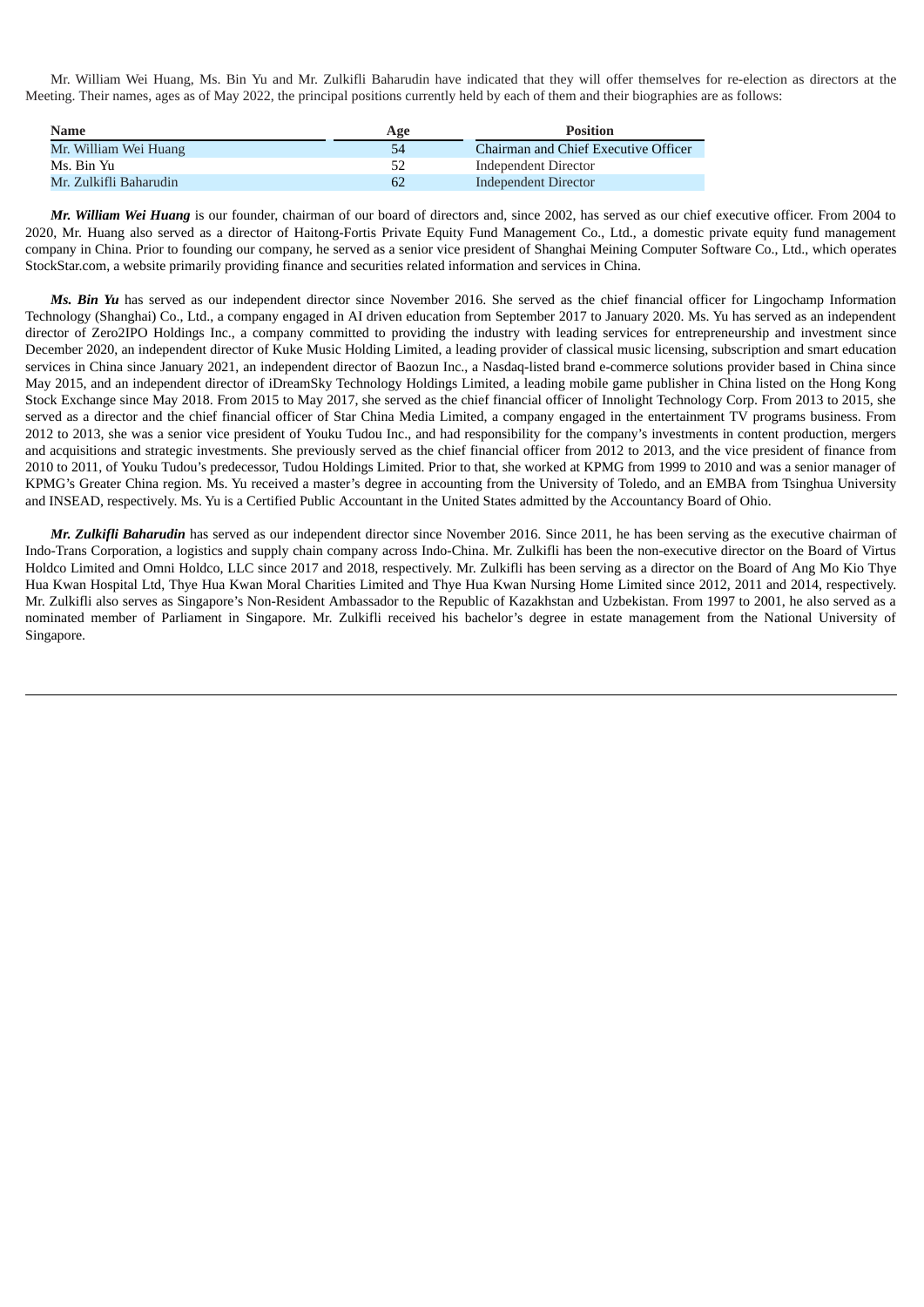Each director will be re-elected by an affirmative vote of a simple majority of the votes of the holders of ordinary shares and the holders of Series A convertible preferred shares voting as a single class present in person or by proxy or, in the case of an ordinary shareholder or Series A convertible preferred shareholder being a corporation, by its duly authorized representative and voting at the Meeting, taking into account the differing voting rights of the Class A and Class B ordinary shares and Series A convertible preferred shares as described above, where applicable.

## THE BOARD OF DIRECTORS RECOMMENDS A VOTE "FOR" EACH OF PROPOSALS 1, 2 and 3, THE RE-ELECTION OF THE **NOMINEES NAMED ABOVE.**

## **PROPOSAL 4**

#### **Confirmation of Appointment of Independent Auditor**

Our Audit Committee recommended, and our Board of Directors has resolved, that KPMG Huazhen LLP be appointed as our independent auditor for the fiscal year ending December 31, 2022. KPMG Huazhen LLP has served as our independent auditor since 2014.

In the event our shareholders fail to vote in favor of the appointment, our Audit Committee will reconsider its selection. Even if the shareholders vote in favor of the appointment, our Audit Committee in its discretion may direct the appointment of a different independent auditing firm at any time during the year if the Audit Committee believes that such a change would be in the best interests of the Company and shareholders.

The affirmative vote of a simple majority of the votes of the holders of ordinary shares and the holders of Series A convertible preferred shares voting as a single class present in person or by proxy or, in the case of an ordinary shareholder or Series A convertible preferred shareholder being a corporation, by its duly authorized representative and voting at the Meeting will be required to approve this proposal.

## **THE BOARD OF DIRECTORS RECOMMENDS A VOTE "FOR" PROPOSAL 4, THE CONFIRMATION OF THE APPOINTMENT OF KPMG HUAZHEN LLP AS OUR INDEPENDENT AUDITOR FOR FISCAL YEAR 2022.**

#### **PROPOSAL 5**

## **Authorization of up to 30% Share Issuance for Future Potential Equity Offerings**

According to Article 102(4)(b) of the Articles, notwithstanding anything to the contrary in the Articles, the Company and the directors shall not, without the prior approval of the shareholders by ordinary resolution, with the Class B ordinary shares having only one (1) vote per Class B ordinary share in respect of such resolution, take, approve, authorise, ratify, agree, commit to engage in or otherwise effect or consummate to allot or issue any shares or securities of the Company equal to ten per cent. (10%) or more of the existing issued share capital of the Company or of the votes attached to the existing issued share capital of the Company at the date of such allotment or issue in any 12-month period, whether in a single transaction or a series of transactions (OTHER THAN any allotment or issues of shares on the exercise of any options or warrants granted by the Company from time to time or any shares issued on the conversion by Ping An Insurance and by STT GDC of the convertible and redeemable bonds due 2019 held by Ping An Insurance and STT GDC respectively).

As a result of the offering of the convertible senior notes due 2029 of the Company in the first half of 2022, the remaining mandate of the Board of Directors for the issuance of any securities of the Company is limited. As the Company may consider various funding alternatives and opportunities including raising capital through the equity and debt markets, in order to retain the flexibility for future share issuance, the Board of Directors would like to obtain shareholders' approval at the Meeting for the authorization to the Board of Directors to approve the allotment or issuance of up to an aggregate thirty per cent. (30%) of the total issued share capital of the Company at the time of the Meeting in the 12-month period from the date of the Meeting (other than any allotment or issues of shares on the exercise of any options that have been granted by the Company).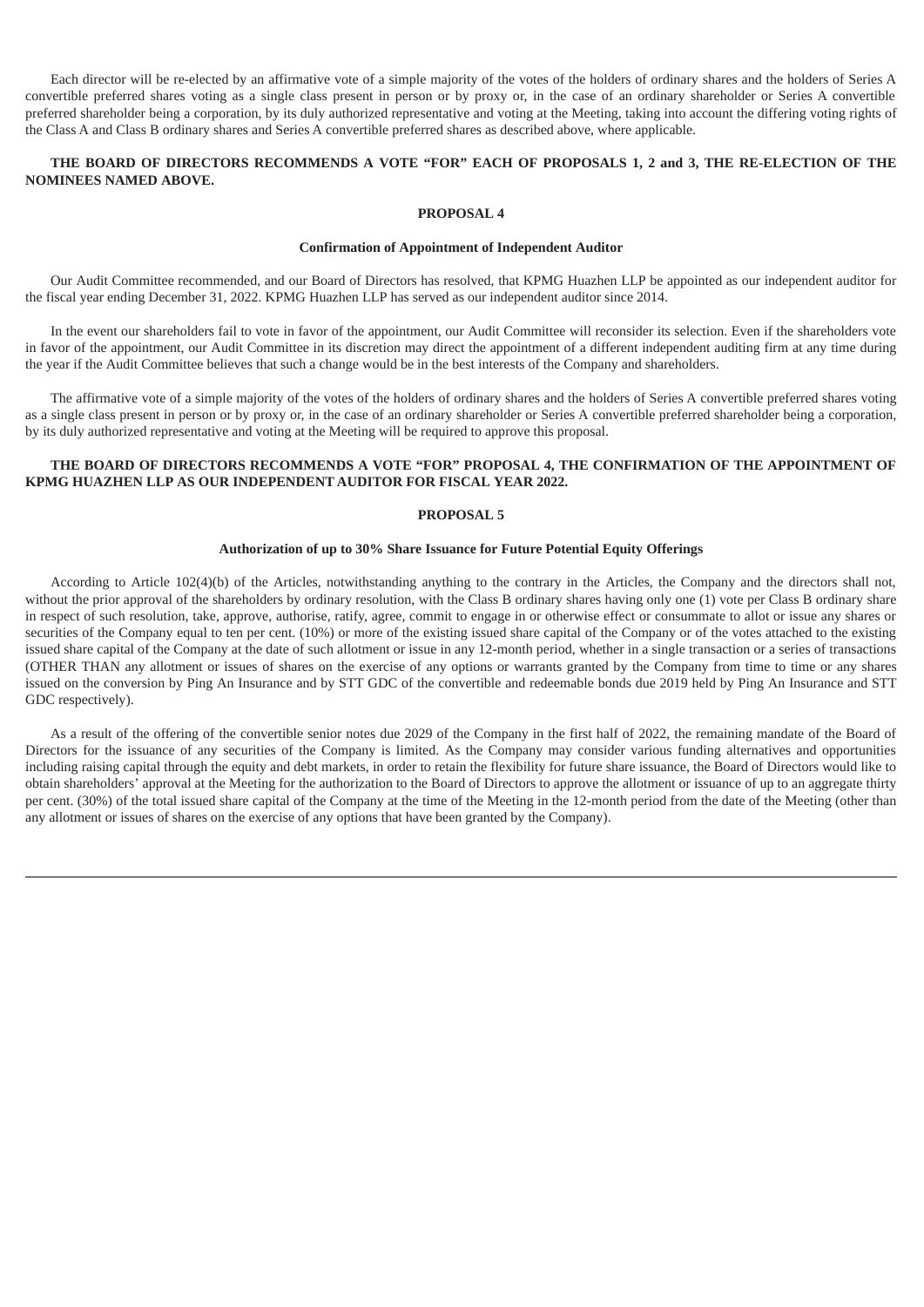The affirmative vote of a simple majority of the votes of the holders of ordinary shares and the holders of Series A convertible preferred shares voting as a single class present in person or by proxy or, in the case of an ordinary shareholder or Series A convertible preferred shareholder being a corporation, by its duly authorized representative and voting at the Meeting will be required to approve this proposal.

## **THE BOARD OF DIRECTORS RECOMMENDS A VOTE "FOR" PROPOSAL 5, AUTHORIZATION OF UP TO 30% SHARE ISSUANCE FOR FUTURE POTENTIAL EQUITY OFFERINGS.**

## **PROPOSAL 6**

#### **Authorization of Directors and Officers**

Proposal 6 is a general power to be granted to directors and officers to take any and every action to implement the matters in Proposals 1 to 5.

The affirmative vote of a simple majority of the votes of the holders of ordinary shares and the holders of Series A convertible preferred shares voting as a single class present in person or by proxy or, in the case of an ordinary shareholder or Series A convertible preferred shareholder being a corporation, by its duly authorized representative and voting at the Meeting will be required to approve this proposal.

## **THE BOARD OF DIRECTORS RECOMMENDS A VOTE "FOR" PROPOSAL 6, THE AUTHORIZATION OF EACH OF THE** DIRECTORS AND OFFICERS OF THE COMPANY TO TAKE ANY AND EVERY ACTION THAT MIGHT BE NECESSARY TO EFFECT **THE FOREGOING RESOLUTIONS AS SUCH DIRECTOR OR OFFICER, IN HIS OR HER ABSOLUTE DISCRETION, THINKS FIT.**

## **OTHER MATTERS**

We know of no other matters to be submitted to the Meeting. If any other matters properly come before the Meeting, it is the intention of the persons named in the enclosed form of proxy to vote the shares they represent as the Board of Directors may recommend.

> By Order of the Board of Directors, **William Wei Huang** *Chairman of the Board and Chief Executive Officer* June 2, 2022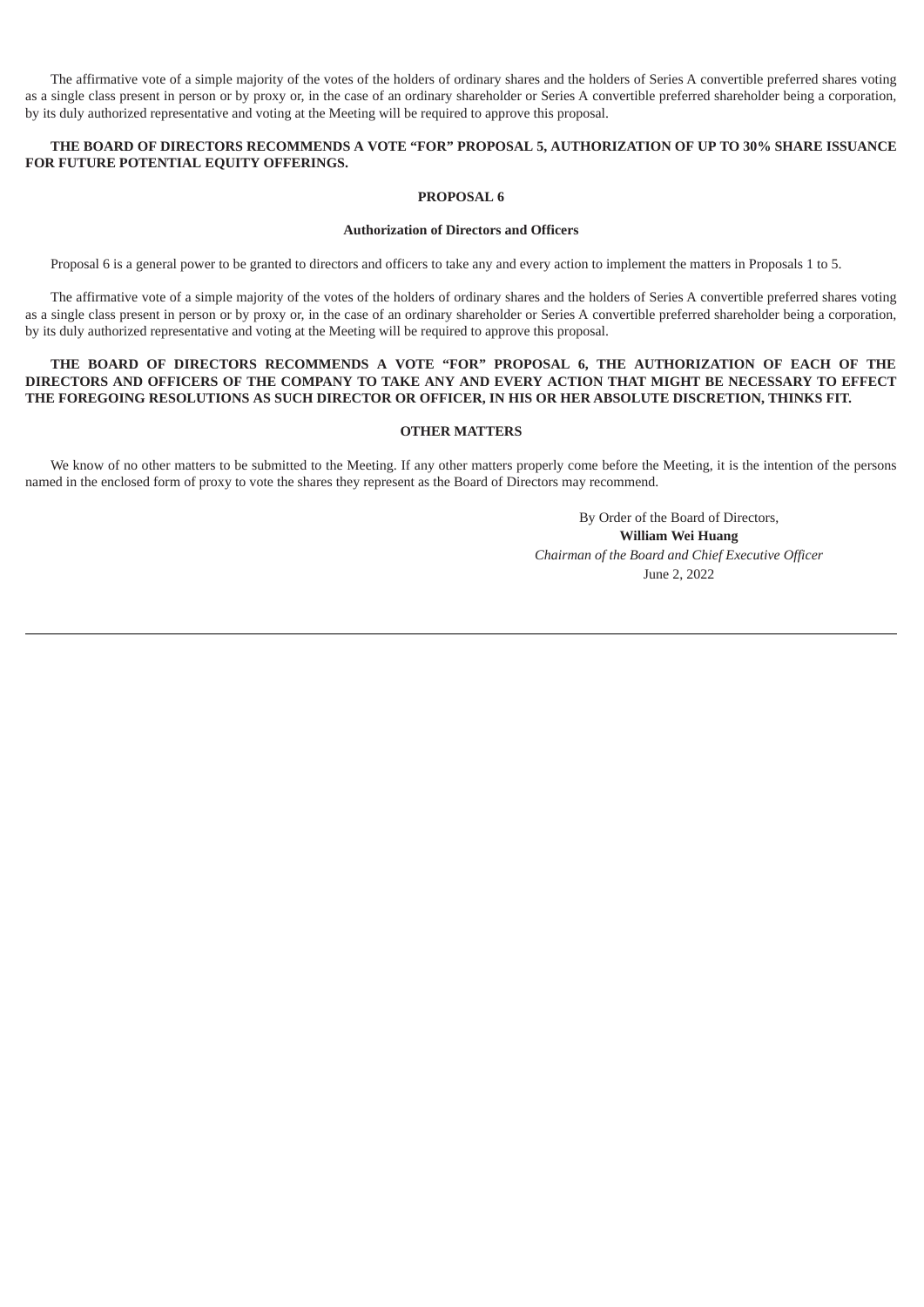

## **PROXY CARD**

#### <span id="page-13-0"></span>THIS PROXY CARD IS SOLICITED ON BEHALF OF THE BOARD OF DIRECTORS OF GDS HOLDINGS LIMITED FOR AN ANNUAL GENERAL MEETING OF SHAREHOLDERS TO BE HELD ON JUNE 30, 2022.

The undersigned, a holder of Class A ordinary shares or Series A convertible preferred shares (as applicable) of GDS Holdings Limited, a Cayman Islands company (the "**Company**"), hereby acknowledges receipt of the notice of this annual general meeting of shareholders of the Company (the "**Meeting**") (the "**Notice**") and proxy statement, and hereby

appoints (insert name) or failing him/her, Mr. William Wei Huang, the chairman and chief executive officer of the Company, with full power to each of substitution, on behalf and in the name of the undersigned, to represent the undersigned at the Meeting to be held at Beijing Meeting Room, F5, Building C, Sunland International, No. 999 Zhouhai Road, Pudong, Shanghai, P.R.C. at 4:00 p.m. (China Standard Time) on June 30, 2022 and at any adjournment thereof, and to vote all the aforesaid Class A ordinary shares or Series A convertible preferred shares (as applicable) which the undersigned would be entitled to vote if then and there personally present, on the matters set forth below (i) as specified by the undersigned below and (ii) in the discretion of any proxy upon such other business as may properly come before the Meeting, all as set forth in the Notice and in the proxy statement furnished herewith.

## This proxy when properly executed will be voted in the manner directed herein by the undersigned shareholder. If no direction is made, this proxy **will be voted at the discretion of the holder of the proxy "FOR" the following proposal:**

| Proposal | <b>Ordinary Resolutions</b>                                                                     | For | <b>Against</b> | <b>Abstain</b> |
|----------|-------------------------------------------------------------------------------------------------|-----|----------------|----------------|
|          | Re-election of Mr. William Wei Huang as a director of the Company.                              |     |                |                |
|          | Re-election of Ms. Bin Yu as a director of the Company.                                         |     |                |                |
|          | Re-election of Mr. Zulkifli Baharudin as a director of the Company.                             |     |                |                |
|          | Confirmation of the appointment of KPMG Huazhen LLP as independent auditor of the               |     |                |                |
|          | Company for the fiscal year ending December 31, 2022.                                           |     |                |                |
|          | Authorization of the Board of Directors of the Company to approve allotment or issuance, in     |     |                |                |
|          | the 12-month period from the date of the Meeting, of ordinary shares or other equity or         |     |                |                |
|          | equity-linked securities of the Company up to an aggregate thirty per cent. (30%) of its        |     |                |                |
|          | existing issued share capital of the Company at the date of the Meeting, whether in a single    |     |                |                |
|          | transaction or a series of transactions (OTHER THAN any allotment or issues of shares on        |     |                |                |
|          | the exercise of any options that have been granted by the Company).                             |     |                |                |
| 6        | Authorization of each of the directors and officers of the Company to take any and every        |     |                |                |
|          | action that might be necessary to effect the foregoing resolutions as such director or officer, |     |                |                |
|          | in his or her absolute discretion, thinks fit.                                                  |     |                |                |

Dated: , 2022

Shareholder Name: Signature

This Proxy Card must be signed by the person registered in the register of members of the Company at the close of business on June 1, 2022 (China Standard Time). In the case of a corporation, this Proxy Card must be executed by a duly authorized officer or attorney.

## **NOTES**

- 1. A proxy need not be a shareholder of the Company. A shareholder entitled to attend and vote at the Meeting is entitled to appoint one or more proxies to attend and vote in his/her stead. Please insert the name of the person(s) of your own choice that you wish to appoint proxy in the space provided, failing which Mr. William Wei Huang of the Company will be appointed as your proxy.
- 2. Whether or not you propose to attend the Meeting in person, you are strongly advised to complete and return this form of proxy in accordance with these instructions. For holders of Class A ordinary shares registered on our branch register of members in Hong Kong, to be valid, this form must be completed and returned by mail or by hand to Computershare Hong Kong Investor Services Limited at 17M Floor, Hopewell Centre, 183 Queen's Road East, Wan Chai, Hong Kong as soon as possible and in any event not later than 48 hours before the time for holding the Meeting or any adjourned meeting. For holders of ordinary shares or Series A convertible preferred shares registered on our principal register of members in the Cayman Islands, to be valid, this form must be completed and deposited (together with any power of attorney or other authority under which it is signed or a certified copy of that power or authority) to the attention of Cathy Zhang, Legal Counsel, GDS Holdings Limited, F4/F5, Building C, Sunland International, No. 999 Zhouhai Road, Pudong, Shanghai 200137, P.R.C., +86-21-20292200, as soon as possible and in any event not later than 48 hours before the time for holding the Meeting or any adjourned meeting. Returning this completed form of proxy will not preclude you from attending the Meeting and voting in person if you so wish and in such event, the proxy shall be deemed to be revoked.
- 3. If two or more persons are jointly registered as holders of a share, the vote of the senior person who tenders a vote, whether in person or by proxy, shall be accepted to the exclusion of the votes of other joint holders. For this purpose, seniority shall be determined by the order in which the